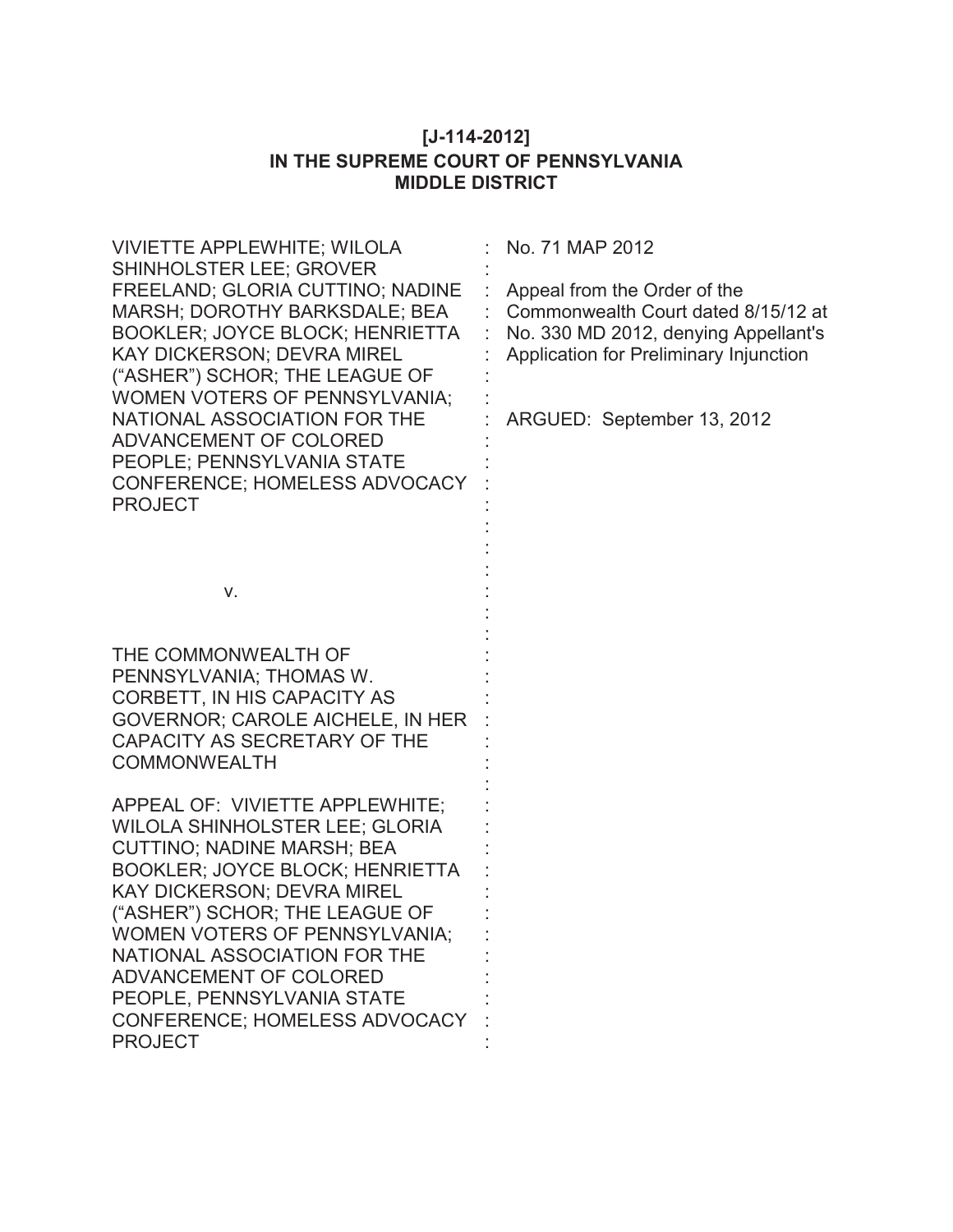### **ORDER**

## **PER CURIAM DECIDED: September 18, 2012**

Before this Court is a direct appeal from a single-judge order of the Commonwealth Court denying preliminary injunctive relief to various individuals and organizations who filed a Petition for Review challenging the constitutional validity of Act 18 of 2012, also known as the Voter ID Law. Appellate courts review an order granting or denying a preliminary injunction for an abuse of discretion. See Summit Towne Ctr., Inc. v. Shoe Show of Rocky Mount, Inc., 828 A.2d 995, 1000 (Pa. 2003).

The Declaration of Rights set forth in the Pennsylvania Constitution prescribes that elections must be free and equal and "no power, civil or military, shall at any time interfere to prevent the free exercise of the right of suffrage." PA. CONST. art. 1, § 5. The parties to this litigation have agreed that the right to vote in Pennsylvania, as vested in eligible, qualified voters, is a fundamental one.

The Voter ID Law was signed into law by the Governor of Pennsylvania in March of this year. For the General Election this November, and for succeeding elections, the legislation generally requires presentation of a photo identification card as a prerequisite to the casting of ballots by most registered voters.

In this regard, the Law contemplates that the primary form of photo identification to be used by voters is a Department of Transportation (PennDOT) driver's license or the non-driver equivalent provided under Section 1510(b) of the Vehicle Code, 75 Pa.C.S. § 1510(b). See N.T. at 770-71. Furthermore, the Law specifically requires that – notwithstanding provisions of Section 1510(b) relating to the issuance and content of the cards – PennDOT shall issue them at no cost:

to any registered elector who has made application therefor and has included with the completed application a statement signed by the elector

### $[J-114-2012] - 2$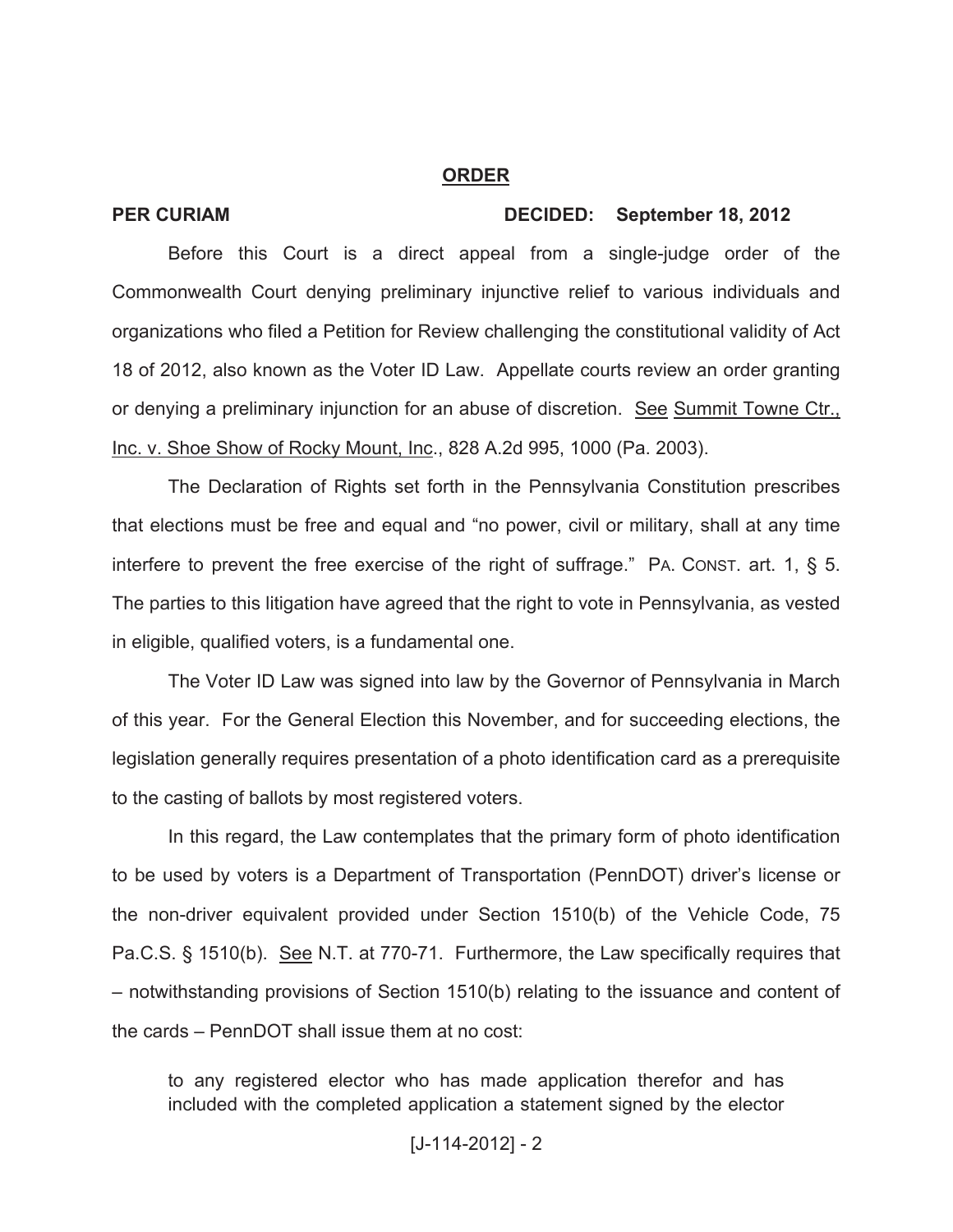declaring under oath or affirmation that the elector does not possess proof of identification . . . and requires proof of identification for voting purposes.

Act of Mar. 14, 2012, P.L. 195, No. 18, § 2; see 25 P.S. § 2626(b). As such, the Law establishes a policy of liberal access to Section 1510(b) identification cards.

However, as implementation of the Law has proceeded, PennDOT – apparently for good reason – has refused to allow such liberal access. Instead, the Department continues to vet applicants for Section 1510(b) cards through an identification process that Commonwealth officials appear to acknowledge is a rigorous one. See N.T. at 690, 994. Generally, the process requires the applicant to present a birth certificate with a raised seal (or a document considered to be an equivalent), a social security card, and two forms of documentation showing current residency. See N.T. at 467, 690, 793.<sup>1</sup> The reason why PennDOT will not implement the Law as written is that the Section 1510(b) driver's license equivalent is a secure form of identification, which may be used, for example, to board commercial aircraft. See N.T. at 699-700, 728-30, 780.

The Department of State has realized, and the Commonwealth parties have candidly conceded, that the Law is not being implemented according to its terms. See, e.g., N.T. at 1010 (testimony of the Secretary of the Commonwealth that "[t]he law does not require those kinds of – the kind of identification that is now required by PennDOT for PennDOT IDs, and it's the Homeland Security issues"). Furthermore, both state agencies involved appreciate that some registered voters have been and will be unable to comply with the requirements maintained by PennDOT to obtain an identification card under Section 1510(b). See N.T. at 713 (testimony from a deputy secretary for PennDOT that "at the end of the day there will be people who will not be able to qualify for a driver's license or a PennDOT ID card"), 749, 772, 810, 995. It is also clear to

 $\overline{a}$ 

 $1$  Applicants whose information is already in PennDOT's database may be exempted from these requirements. See N.T. at 466.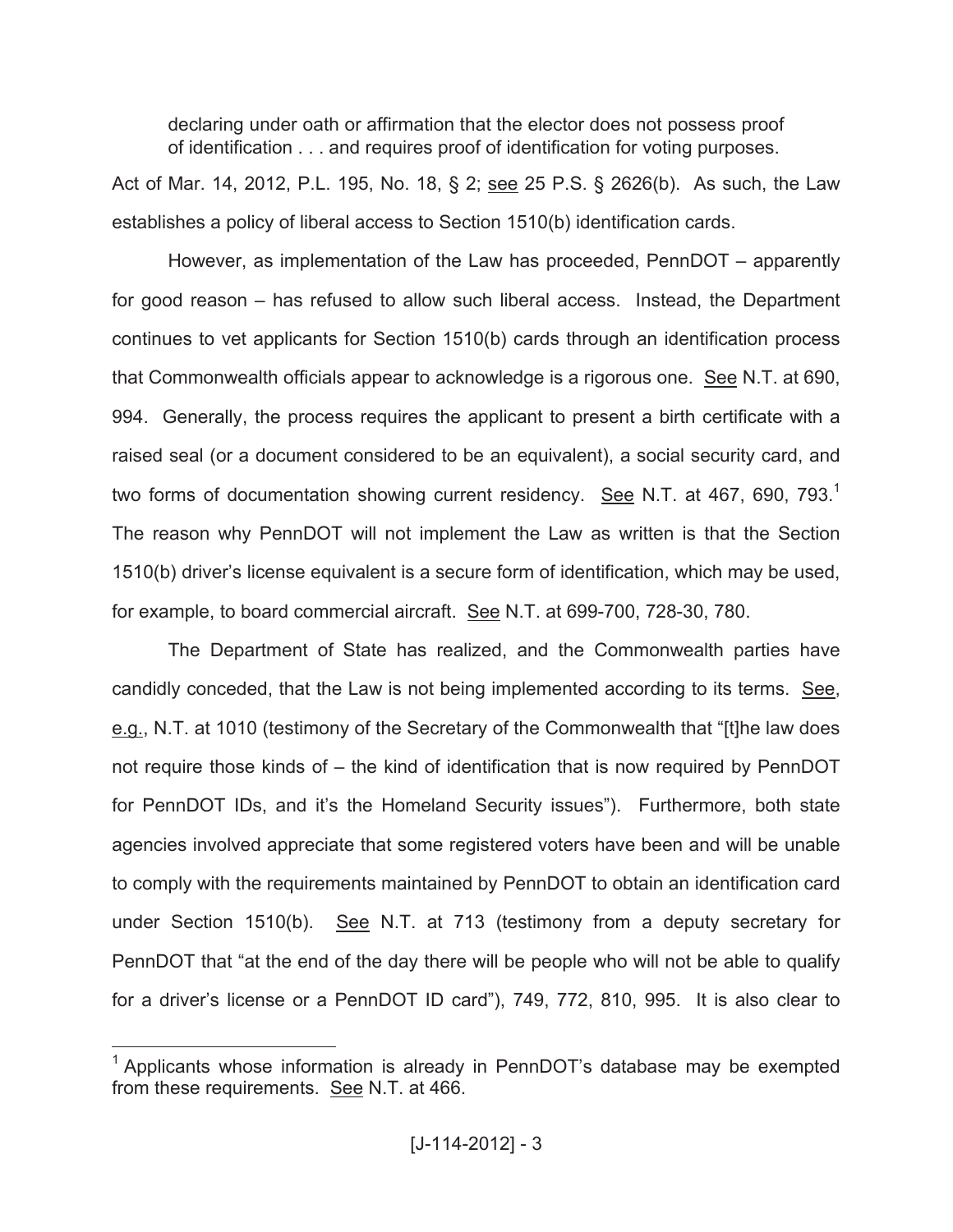state officials that, if the Law is enforced in a manner that prevents qualified and eligible electors from voting, the integrity of the upcoming General Election will be impaired. See, e.g.*,* N.T. at 480.

Faced with the above circumstances and the present litigation asserting that the Law will impinge on the right of suffrage, representatives of the state agencies have testified under oath that they are in the process of implementing several remedial measures on an expedited basis. Of these, the primary avenue lies in the issuance of a new, non-secure Department of State identification card, which is to be made available at PennDOT driver license centers. However, preparations for the issuance of Department of State identification cards were still underway as of the time of the evidentiary hearing in the Commonwealth Court in this case, and the cards were not slated to be made available until approximately two months before the November election. N.T. at 534, 555, 706, 784, 993. Moreover, still contrary to the Law's liberal access requirement, applicants for a Department of State identification card may be initially vetted through the rigorous application process for a secure PennDOT identification card before being considered for a Department of State card, the latter of which is considered to be only a "safety net." N.T. at 709, 711, 791-95 (testimony from the Commissioner of the Bureau of Commissions, Elections and Legislation that applicants who are unable to procure a PennDOT identification card will be given a telephone number to contact the Department of State to begin the process of obtaining the alternative card); see also N.T. at 993.

In the above landscape, Appellants have asserted a facial constitutional challenge to the Law and seek to preliminarily enjoin its implementation. They contend, most particularly, that a number of qualified members of the Pennsylvania voting public will be disenfranchised in the upcoming General Election, because – given their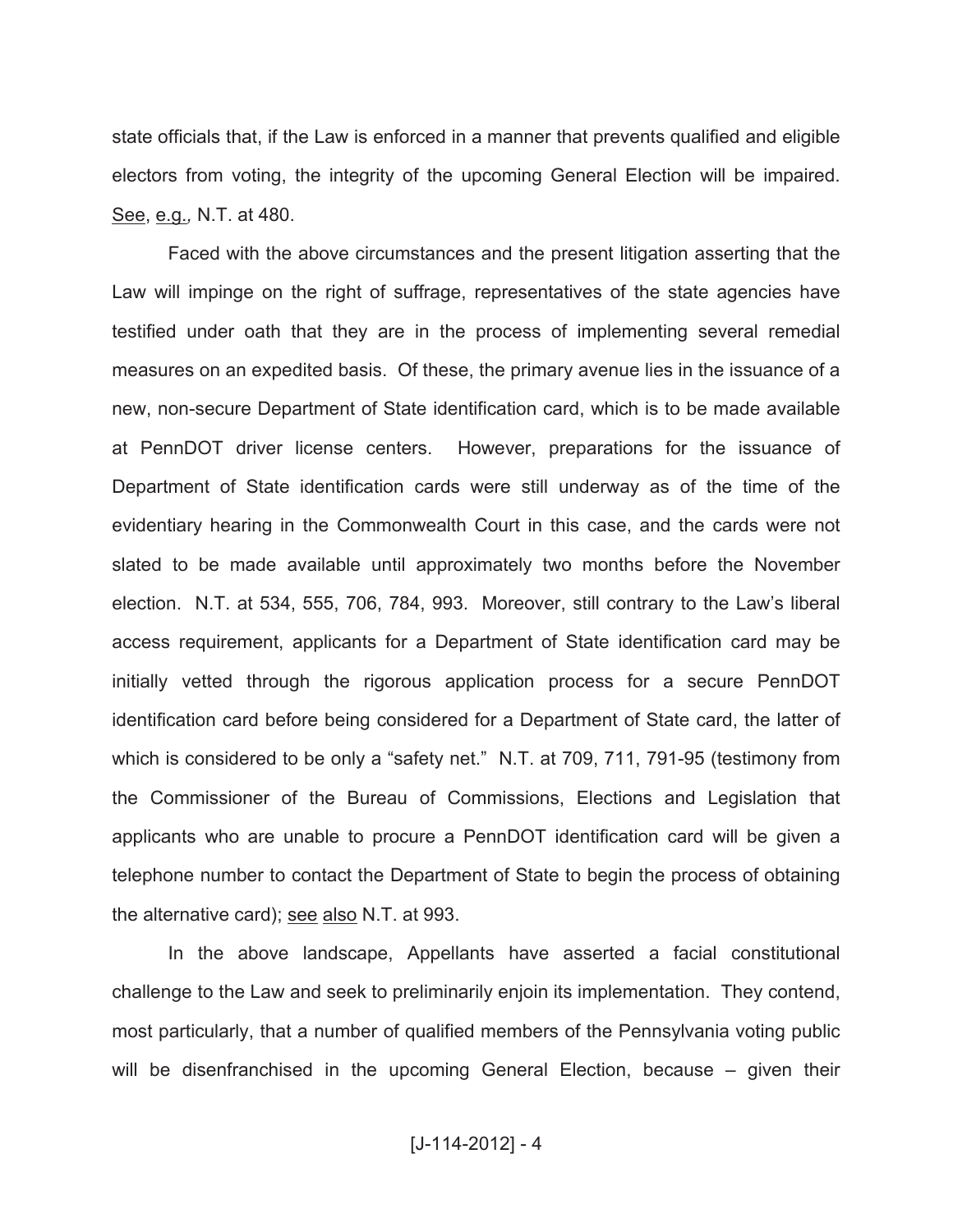personal circumstances and the limitations associated with the infrastructure through which the Commonwealth is issuing identification cards – these voters will not have had an adequate opportunity to become educated about the Law's requirements and obtain the necessary identification cards. While there is a debate over the number of affected voters, given the substantial overlap between voter rolls and PennDOT's existing ID driver/cardholder database, it is readily understood that a minority of the population is affected by the access issue. Nevertheless, there is little disagreement with Appellants' observation that the population involved includes members of some of the most vulnerable segments of our society (the elderly, disabled members of our community, and the financially disadvantaged).

On its review, the Commonwealth Court has made a predictive judgment that the Commonwealth's efforts to educate the voting public, coupled with the remedial efforts being made to compensate for the constraints on the issuance of a PennDOT identification card, will ultimately be sufficient to forestall the possibility of disenfranchisement. This judgment runs through the Commonwealth Court's opinion, touching on all material elements of the legal analysis by which the court determined that Appellants are not entitled to the relief they seek.

As a final element of the background, at oral argument before this Court, counsel for Appellants acknowledged that there is no constitutional impediment to the Commonwealth's implementation of a voter identification requirement, at least in the abstract. Given reasonable voter education efforts, reasonably available means for procuring identification, and reasonable time allowed for implementation, the Appellants apparently would accept that the State may require the presentation of an identification card as a precondition to casting a ballot. The gravamen of their challenge at this juncture lies solely in the implementation.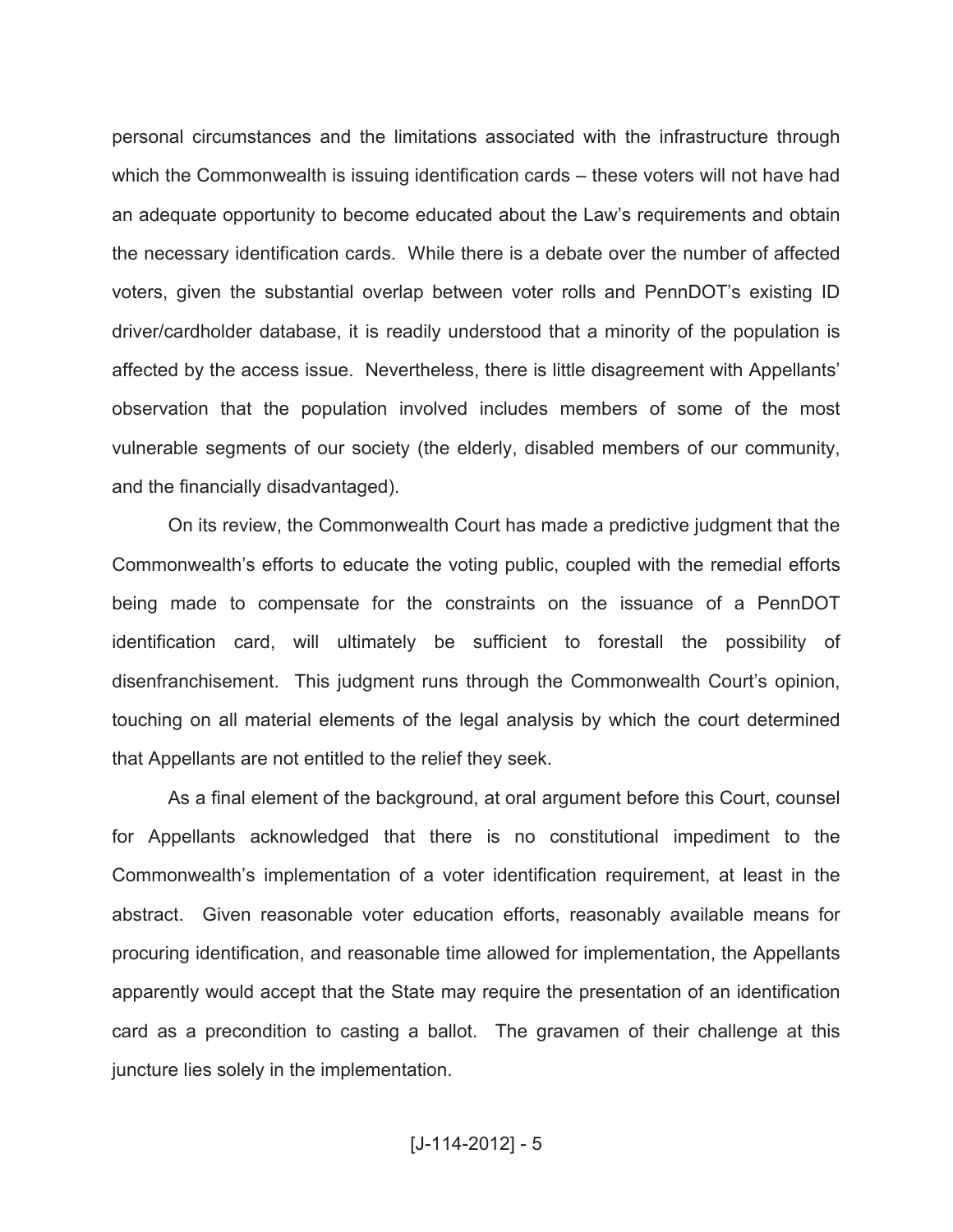Upon review, we find that the disconnect between what the Law prescribes and how it is being implemented has created a number of conceptual difficulties in addressing the legal issues raised. Initially, the focus on short-term implementation, which has become necessary given that critical terms of the statute have themselves become irrelevant, is in tension with the framing of Appellants' challenge to the Law as a facial one (or one contesting the Law's application across the widest range of circumstances). In this regard, however, we agree with Appellants' essential position that if a statute violates constitutional norms in the short term, a facial challenge may be sustainable even though the statute might validly be enforced at some time in the future. Indeed, the most judicious remedy, in such a circumstance, is the entry of a preliminary injunction, which may moot further controversy as the constitutional impediments dissipate.

Overall, we are confronted with an ambitious effort on the part of the General Assembly to bring the new identification procedure into effect within a relatively short timeframe and an implementation process which has by no means been seamless in light of the serious operational constraints faced by the executive branch. Given this state of affairs, we are not satisfied with a mere predictive judgment based primarily on the assurances of government officials, even though we have no doubt they are proceeding in good faith.

Thus, we will return the matter to the Commonwealth Court to make a present assessment of the actual availability of the alternate identification cards on a developed record in light of the experience since the time the cards became available. In this regard, the court is to consider whether the procedures being used for deployment of the cards comport with the requirement of liberal access which the General Assembly attached to the issuance of PennDOT identification cards. If they do not, or if the